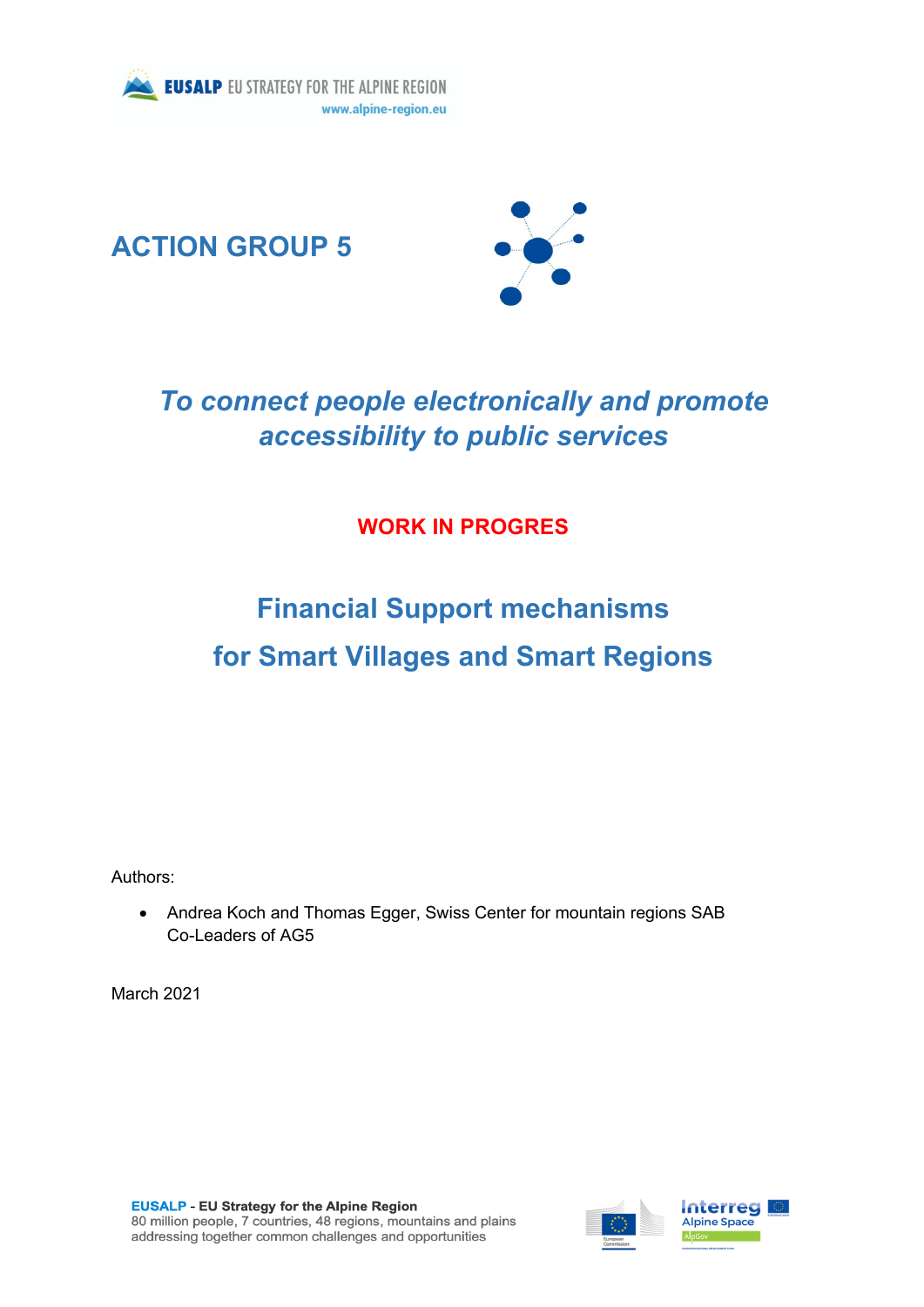

## **1. Background**

The Board of action group Leaders (BAGL) and the Executive Board (EB) of EUSALP chose the "Smart village" topic as one of five cross-sectoral topics within the project ALPGOV II. The larger background to this topic described in the *concept note* of the cross-sectoral initiative "Smart Village". According the concept note, the first activity is to "**Establish an overview of existing financial support mechanisms for Smart Villages and Smart regions in the Alpine area."** For Stakeholders it is sometimes difficult to identify the right support mechanisms. In some territories, new support mechanism are under evaluation and some support mechanisms could be better streamlined. The goals of this activity are therefore to

- create an overview of existing financial support mechanisms in order to facilitate the orientation for potential beneficiaries;
- help public authorities in developing new financial mechanisms or to improve existing ones;
- identify the potentials for streamlining financial support mechanisms.

The following report and overview is based on a desk research and a survey within the Actions Groups involved in the cross-sectoral initiative "Smart villages" and the members of the Alpine Think Tank on Services of General Interest. The report presents the actual state of play depending on the replies received and is therefore considered as "work in progress", which can be completed as soon as further information are available.

## **2. Definition and delimitation of Smart Villages in the EUSALP-framework**

According to the EU Action Plan, Smart Villages are *"rural areas and communities which build on their existing strengths and assets as well as on developing new opportunities"*, where *"traditional and new services are enhanced by means of digital, telecommunication technologies, innovations and better use of knowledge"*. The Smart Village concept in the EUSALP framework takes up this definition. At the same time, it always relies on a participatory approach, including the stakeholders within the communities. This allows the elaborated strategy for the use of digital solutions to be adapted to the needs and the different frame conditions in the various alpine communities or regions. An integrated participatory process will enhance the acceptance and therefore also the adoption of the new "smart" solutions.

Only regions / municipalities which have undergone such a participatory and holistic approach to the topic of Smart villages will be considered in the scope of this analysis. The Smart villages approach is considered as a model for regional development and not purely as a technological solution.

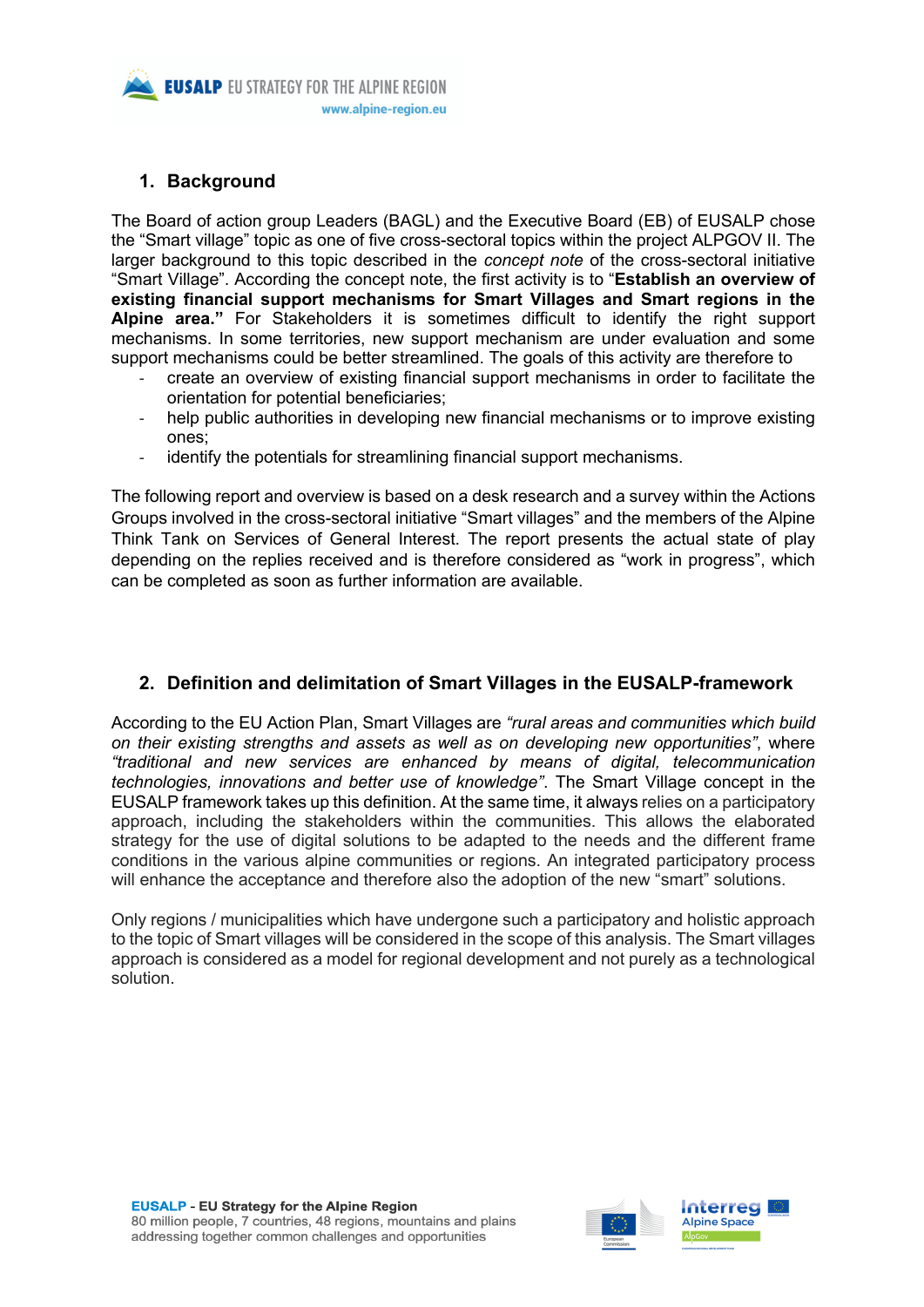## **3. Financial support mechanisms on different political and territorial levels**

## **3.1 European Level**

At EU-level, different instruments and policies help to develop and support the Smart villages approach. The chart below gives an overview and shows the linkages between the different measures. Most of them are the further detailed in the text.

| <b>EU-wide collective effort</b> |                                                                                                                          |                                                              |                                    |                       | <b>National regional</b><br>and local                                                                                                                            |                                                                                              |                                                                           | <b>Financial</b><br><b>instrument</b>                                                                               |
|----------------------------------|--------------------------------------------------------------------------------------------------------------------------|--------------------------------------------------------------|------------------------------------|-----------------------|------------------------------------------------------------------------------------------------------------------------------------------------------------------|----------------------------------------------------------------------------------------------|---------------------------------------------------------------------------|---------------------------------------------------------------------------------------------------------------------|
| <b>Horizon</b><br><b>Europe</b>  | <b>Digital</b><br><b>Europe</b>                                                                                          | <b>CEF</b>                                                   | $\sqrt{$ <b>Creative</b><br>Europe | $\bigcirc$ Health     | Cohesion                                                                                                                                                         | Agriculture $\mathord{\wedge}$<br>$\sim$ Funds                                               | <b>RRF</b>                                                                | ົ∩vestEU                                                                                                            |
| Research<br>Innovation           | Strategic<br>capacities:<br>computing.<br>data, testbeds.<br>etc.<br>Advanced<br>digital skills<br>EU-Wide<br>deployment | Broadband<br>and 5G<br>roll out<br>Connecting<br>Communities | Creative<br>industry<br>Media      | Telemedicine<br>eHDSI | Digital<br>connectivity<br>in white and<br>grey areas<br>Support to<br>enterprises in<br>line with Smart<br>specialisation<br>Digital skills<br>for all citizens | Making use of<br>Big Data for<br>CAP<br>monitoring<br>Broadband<br>rollout<br>in rural areas | Connect<br>Scale-up<br>Modernise<br>Reskill and<br>Upskill<br>20% digital | Leverage<br>private capital<br>for<br>investments<br>in SMEs.<br>research,<br>digital,<br>infrastructure,<br>skills |
|                                  |                                                                                                                          |                                                              |                                    |                       |                                                                                                                                                                  |                                                                                              |                                                                           | European<br>Commission I                                                                                            |

*Source: Slide presented by DG Connect at the Week of Macroregional Strategies (online), 2nd March 2021.* 

## **Cohesion policy 2021 – 2027**

The Commission's proposal for the Cohesion policy in 2021 – 27 foresees several Policy Objectives, which are relevant for the Smart villages approach:

- **Policy Objective 1: A smarter Europe by promoting innovative and smart economic transformation.** Specific objectives: (2) Reaping the benefits of digitisation for citizens, companies and governments, (3) enhancing growth and competitiveness of SMEs and (4) developing skills for smart specialisation, industrial transition and entrepreneurship.
- **Policy Objective 3: A more connected Europe by enhancing mobility and regional ICT connectivity.** Specific objectives: (1) Enhancing digital connectivity and (3) Developing sustainable, climate resilient, intelligent and intermodal national, regional and local mobility including improved access to TEN-T and cross-border mobility. As well as (4) Promoting sustainable multimodal urban mobility.
- **Policy Objective 4: A more social Europe implementing the European Pillar of Social Rights.** Specific objectives: (2) Improving access to inclusive and quality services in education, training and life long learning through developing infrastructure. (3) Increasing the socioeconomic integration of marginalized communities, migrants and disadvantaged groups, through integrated measures including housing and social services. (4) Ensuring equal access to health care through developing infrastructure, including primary care.

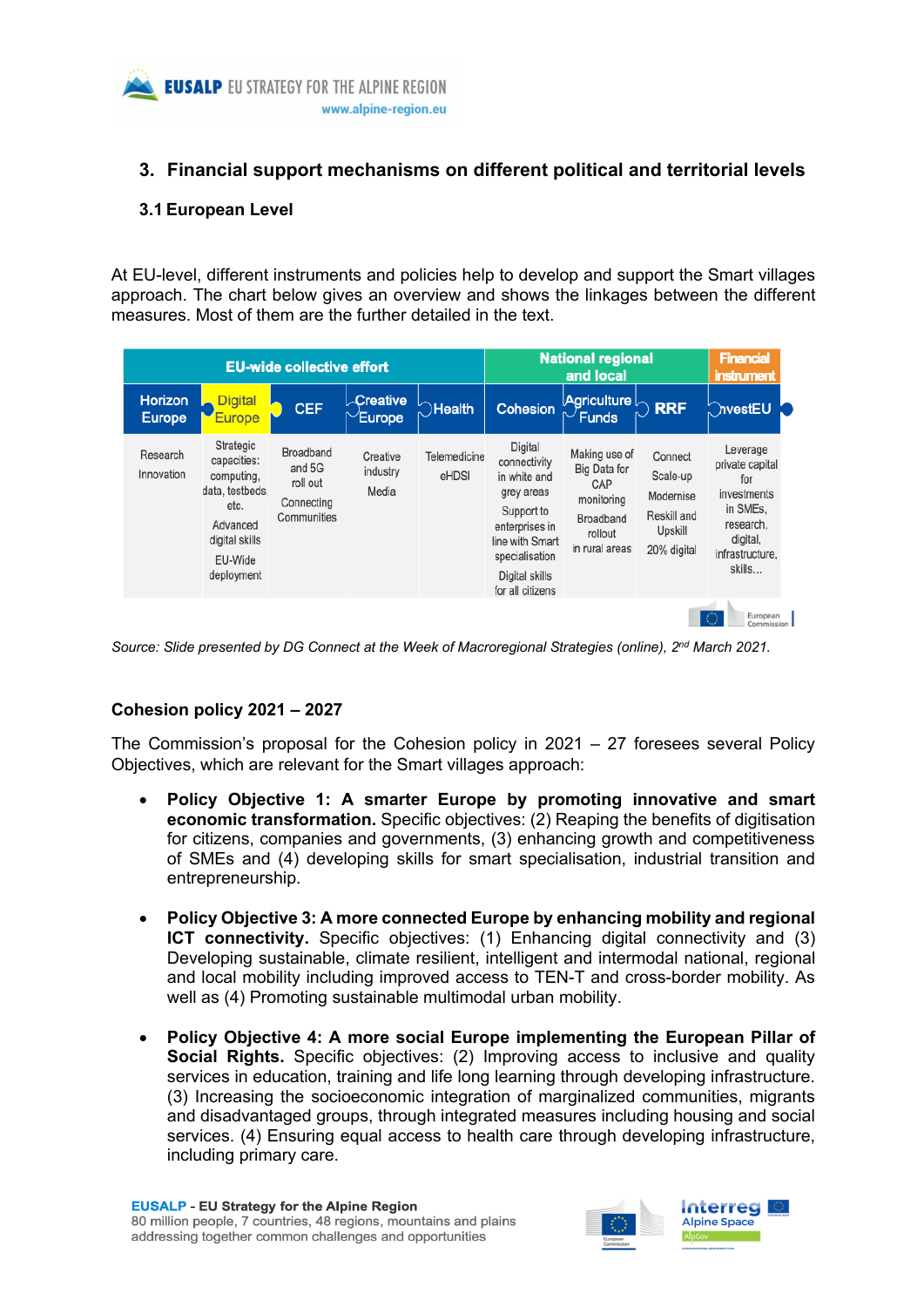

**EUSALP EU STRATEGY FOR THE ALPINE REGION** 

www.alpine-region.eu

• **Policy Objective 5: Europe closer to citizens by fostering the sustainable and integrated development of urban, rural and coastal areas and local initiatives.**  Specific objectives: (2) Fostering the integrated social, economic and environmental local development, cultural heritage and security including for rural and coastal areas also through community-lead local development.

#### **INTERREG Programs**

Interreg is one of the key instruments of the European Union (EU) supporting cooperation across borders through project funding. Its aim is to jointly tackle common challenges and find shared solutions in fields such as health, environment, research, education, transport, sustainable energy and more. Different INTERREG-Programs on different territorial levels can be helpful to finance the installation and promotion of new approaches to support smart villages and to start the corporation of new partners in this topic. Depending on their character, INTERREG programs can also help to finance the implementation of measures to a larger extent

#### **Leader / CLLD**

The local development method that is implemented under the national and regional Rural Development Programmes (RDPs) of each EU Member State, co-financed from the European Agricultural Fund for Rural Development (EAFRD). The method is based on local actors (Local Action Groups LAG) in the design and delivery of strategies, decision-making and resource allocation for the development of their rural areas.

In the 2014-2020 programming period, the LEADER method has been extended under the broader term **Community-Led Local Development (CLLD)** to three additional EU Funds, of which two are of importance for the Smart Village approach in the Alpine Area: the European Regional Development Fund (ERDF) and the European Social Fund (ESF).

The smart village approach is closely aligned with LEADER / CLLD programmes, especially the participatory character. When Smart Villages initiatives are identified by local people as a priority in their Local Development Strategy (LDS) and the right regulatory framework is in place, LEADER / CLLD can be a powerful tool for initiating and facilitating a process for implementing a Smart Villages approach. The actions that LAGs can carry out includes mobilizing local people, facilitating conversations on challenges and opportunities, supporting technical studies and pilot projects, and financing small-scale investments. This can create the conditions for larger investments from the Rural Development Programmes (RDPs), Cohesion Funds or from national public and private sources. Even when Smart Villages initiatives are more advanced, LEADER can continue to play an important role in helping to consolidate and extend activities.

However, there are some constraints to the use of LEADER for Smart Village Strategies: The functioning depends a lot of the LAG, how active they are how much they are linked with the stakeholder groups and emerging citizen ideas. Increasing complexity and administrative burden including controls and sanctions. Pressure to spend on measurable short-term economic results. A priority focus, can inhibit initiatives that do not meet this focus.

Using the EAFRD, ERDF or ESF through LEADER / CLLD and via the LAG is one of the most important tools for the smart village initiatives, especially in the starting phase.

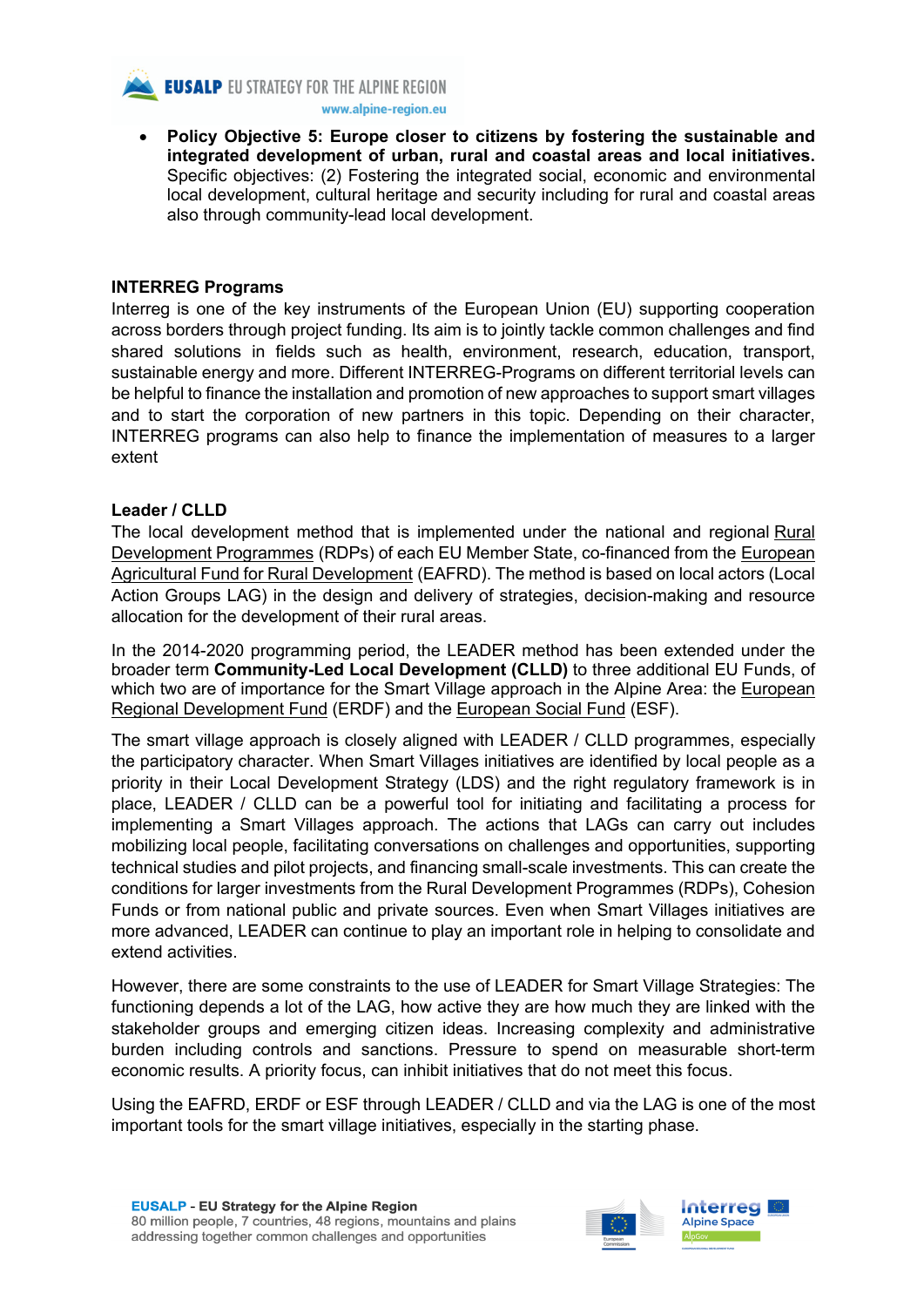

#### **Non-LEADER financing within CAP**

Although Member States are encouraged by the European Commission to support Smart Villages, there are no specific interventions for Smart Villages included in the suggested post-2020 Common Agricultural Policy (CAP). Member States will thereby be given the flexibility to design their own national / regional support for Smart Villages

The basic rules of 2014-2020 EU Rural Development funding for cooperation are very open, but there should be at least two entities cooperating, the funding should mainly support the act of cooperating and the activity should be new (not already ongoing).

The financing can go towards: 1. Networks – the creation of new networks (together with the commencement of new network activities); 2. EIP-AGRI Operational Groups (OGs) – Operational Groups are a very specific form of cooperation projects 3. Other Cooperation Groups – support is also available for other forms of groupings and joint activities that are less experimental in nature than EIP-AGRI Operational Groups.

Types of activities that are supported:

- Non-LEADER local development strategies. This type of cooperation activity is intended to support public-private partnerships with a more specific and focused development objective than a LAG.
- Climate change and the environment. Potentially very relevant for Smart Villages aiming to address environmental challenges, efficient water management, the use of renewable energy, the preservation of agricultural landscapes etc.
- Short supply chains and local markets. This is a popular cooperation activity that can be closely linked with a range of community development initiatives. Corona crisis might have enhanced the interest in using smart technologies in order to shorten the supply chains.
- Miscellaneous cooperation between small operators. This is intended to foster cooperation between micro-enterprises in rural areas to help them find economies of scale together. It was mainly oriented towards the touristic sector, but could potentially also be used for Smart Village approaches.
- Pilot projects
- Diversification of farming into social functions
- Forest management plans

However, the implementation depends on the national Rural Development Plans.

Besides the Rural Development Fund, the Regional Development Funds can support the implementation of smart village or smart region initiatives, especially in the field of Basic Services and village Reneval (M 7). Regional Operational Programmes financed under other ESI Funds (for example ERDF or ESF) can also provide support for Smart Villages

#### **Horizon 2020 / Horizon Europa and other Research Programs**

Research Projects have the main goal to gather new knowledge on a scientific level. However, some projects (e.g. Projects within Horizon 2020 like SIMRA or DESIRA) can sometimes have a budget for "implementation initiatives", "living labs", "innovation actions" or similar. If an initiative is adapted to the research frame, this can be used to start or dynamize a smart village strategy, to organize participatory workshops and to implement first actions.

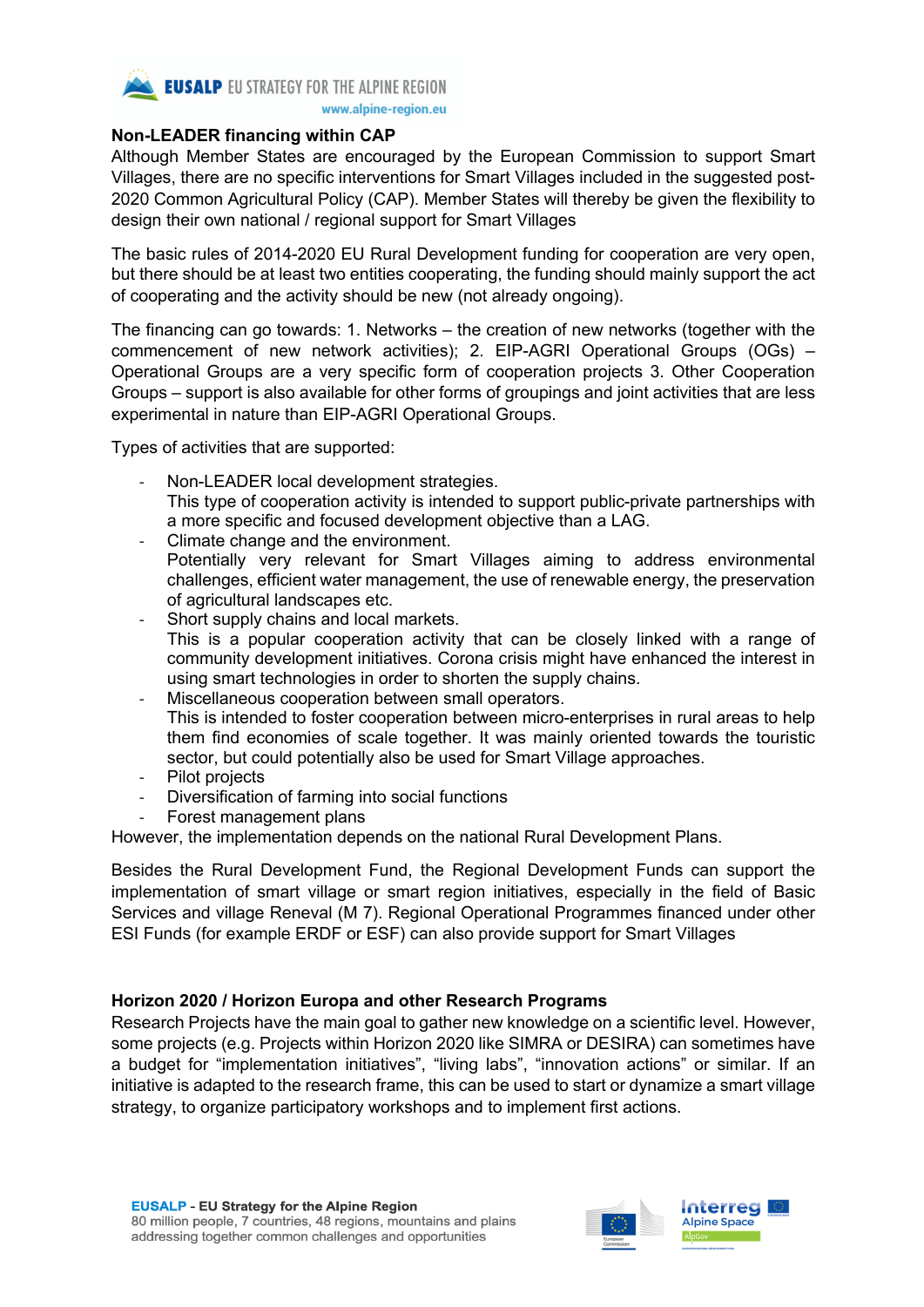

#### **Digital Europe**

As part of the next long-term EU budget – the Multiannual Financial Framework – the Commission has proposed Digital Europe, a programme focused on building the strategic digital capacities of the EU and on facilitating the wide deployment of digital technologies. With a planned overall budget of €7.5 billion (in current prices), it will shape and support the digital transformation of Europe's society and economy.

The programme will boost investments in supercomputing, artificial intelligence, cybersecurity, advanced digital skills, and ensuring a wide use of digital technologies across the economy and society, including through Digital Innovation Hubs. Its goal is to improve Europe's competitiveness in the global digital economy and achieve technological sovereignty. It will do so by deploying and capacity-building new digital technologies, in order to support digital transformation that will guarantee high quality public services benefiting citizens and businesses.

Digital Europe will complement other EU programmes, such as the Horizon Europe programme for research and innovation, as well as the Connecting Europe Facility for digital infrastructure. Adoption of the Programme and launch of the first calls are planned for the first quarter of 2021.

For more information: https://ec.europa.eu/digital-single-market/en/europe-investing-digital-digitaleurope-programme

#### **Connecting Europe Facility CEF**

**The Connecting Europe Facility (CEF) in Telecom** is a key EU instrument to **facilitate cross-border interaction between public administrations, businesses and citizens**, by deploying digital service infrastructures (DSIs) and broadband networks. Supported projects will contribute to the creation of a European ecosystem of interoperable and interconnected digital services that sustain the Digital Single Market.

For the 2021-2027 period the Commission proposed a budget of 3 billion euros, mostly focused on connectivity aspects, still subject to an agreement on the overall long-term EU budget.

Supported projects contribute to:

- Improvements in the competitiveness of the European economy;
- Promotion of the interconnection and interoperability of national, regional and local networks;
- Access to such networks, thus supporting the development of a Digital Single Market.

More information: https://ec.europa.eu/digital-single-market/en/connecting-europe-facility-telecom

#### **Preparatory Action on Smart local administration using IoT, AI, VR and Machine Learning tools to get closer and more present to the citizen (Smart local administrations)**

On 19 February 2020, the European Commission presented its digital strategy which aims at making Europe more fit for the digital age. In order to promote wider uptake and use of advanced digital technologies such as AI and data, the European Commission has proposed the Digital Europe Programme 2021-2027 (DEP). The programme will reinforce Europe's capacities in key digital technology areas through large scale deployment and widen their diffusion and uptake to ensure that also the public sector and areas of public interests, such

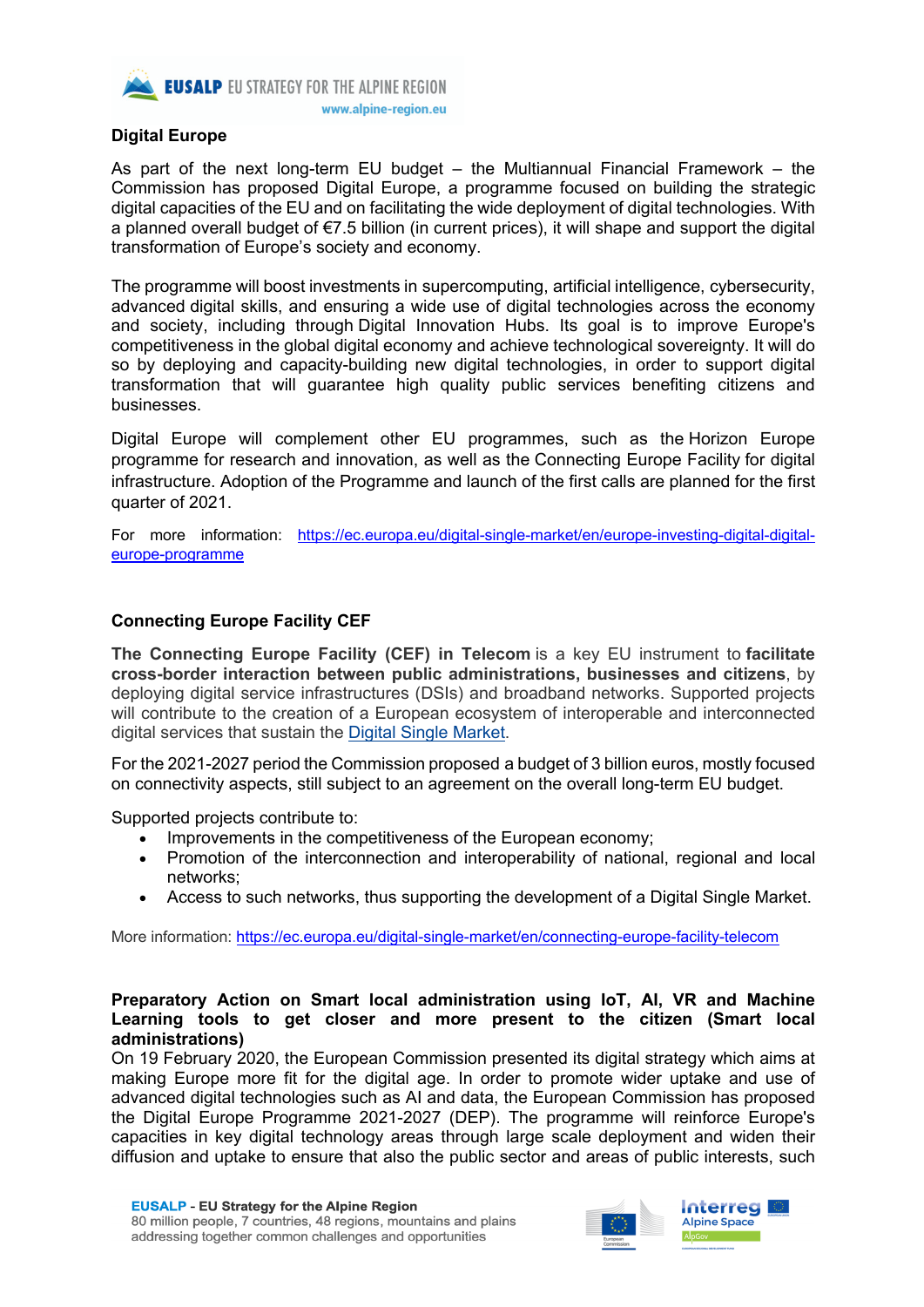

as administrations, health and care, education, judiciary, transport, energy, environment, cultural and creative sectors, can deploy and access state-of-the-art digital technologies

The objective of this preparatory action is to support the development and roll-out of digitally enabled innovative solutions for citizen engagement in policy making and decision making, as well as co-creation and co-delivery of public services at the local level. The digital technologies to be employed should be based on solutions available on the market, using innovative technological trends such as the Internet of Things (IoT), Artificial Intelligence (AI) including Machine Learning, and Virtual Reality (VR).

The Consortium for the preparatory action needs to include at least 5 (five) legal entities from at least 3 (three) eligible countries. The deadline for Application is the  $10<sup>th</sup>$  of September 2020.

#### **Recovery and Resilience Facility**

The Recovery and Resilience Facility RRF will make €672.5 billion in loans and grants available to support reforms and investments undertaken by Member States. The aim is to mitigate the economic and social impact of the coronavirus pandemic and make European economies and societies more sustainable, resilient and better prepared for the challenges and opportunities of the green and digital transitions.

Member States will prepare recovery and resilience plans that set out a coherent package of reforms and public investment projects. To benefit from the support of the Facility, these reforms and investments should be implemented by 2026. A minimum of 20% of expenditures has to be invested on digital transformation. So this is a powerful instrument to help develop also the Smart villages approach, which strengthens the resilience of rural areas as proven during the Covid-19-crisis.

For more information: https://ec.europa.eu/info/business-economy-euro/recoverycoronavirus/recovery-and-resilience-facility\_en

#### **3.2 National, Regional and Municipal level (general)**

#### **National level**

All countries have their national development programs and rural development programs that are one of the major sources of financing for Smart Village Initiatives. Countries might also have programs that finance initiatives in innovation, digitalization, climate protection (green smart initiatives) etc.. Depending on the character of the initiative, these programs could help to finance the elaboration or the implementation of an initiative.

#### **Regional Level**

In many countries, the regions/departments have a very important role when it comes to the implementation of regional development strategies. They also have a big decision power when it comes to the relocation of funds in some sectors, like for example education, health, or transport systems. These are all sectors that could be addressed in Smart Village initiative, with high potential for digital solutions. Therefore, when a Smart-Village or Smart Region initiative is located these thematic fields, the regions can have a very important role. In some cases, they may also support pilot initiatives and projects involving one or several municipalities in order to test the implementation on the whole territory.

#### **Municipal Level**

In the Smart village initiatives, municipalities and groups of municipalities are very important



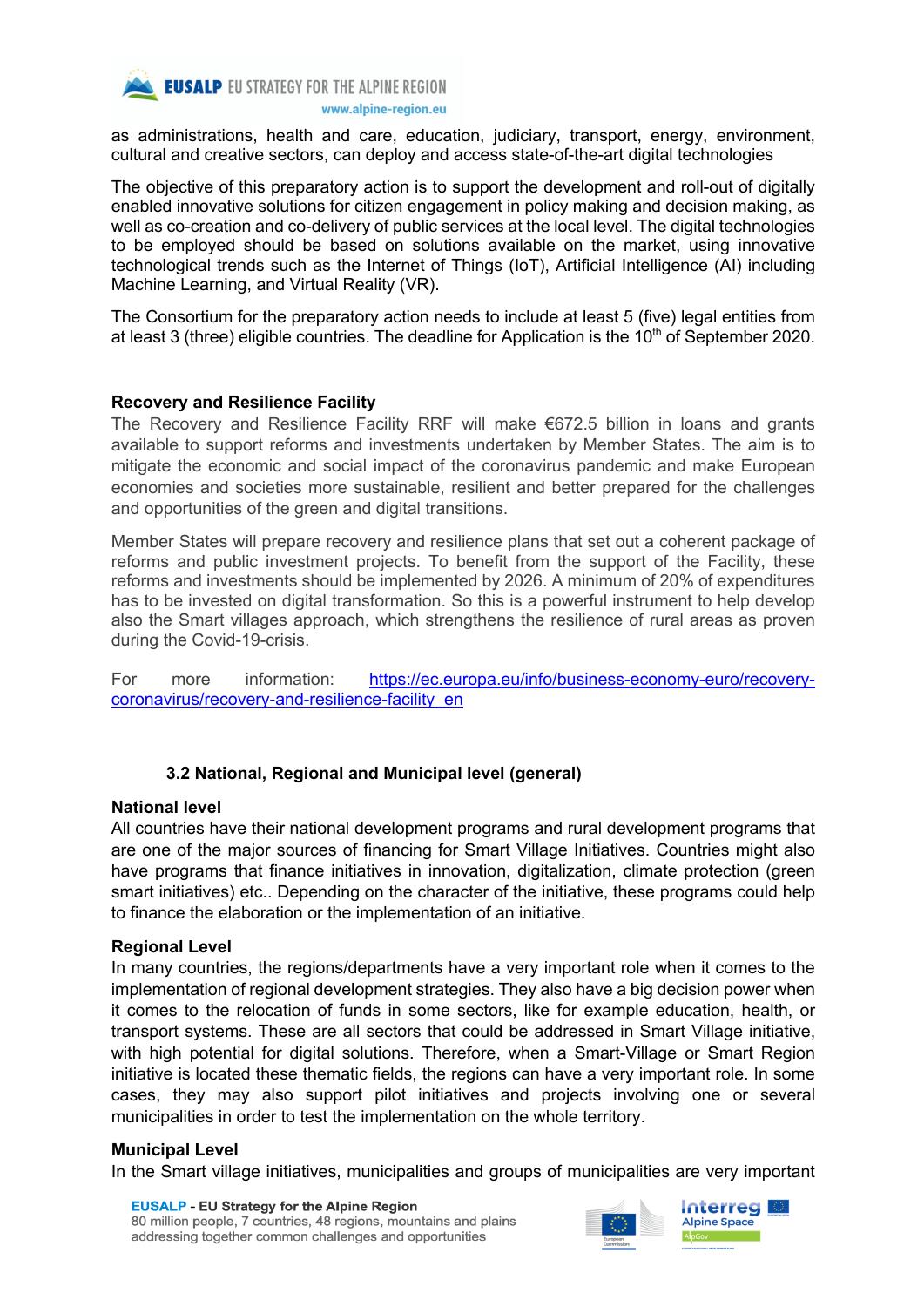

actors. Within the municipalities or regions, there is also a big potential for material or financial support from other actors. Municipalities support the initiatives on one hand by offering man power and infrastructure, on the other hand by relocating funds of the municipal budget for the implementation of the measures. They can also support the elaboration of the initiatives financially. On the municipal level, sponsorships or partnerships with companies or foundations can be another interesting financing tool. Privates can offer material of financial support and volunteers can offer their manpower and knowledge.

## **3.3. Funding opportunities specific to countries or regions**

**3.3.1 Italy**

## **National level:**

## **Strategy for Inner Areas (SNAI)**

As part of the regional cohesion policy for the 2014-2020 cycle, particular attention - as a tool for the development of the entire country - was paid to the so-called "Internal Areas". Part of the Italian territory (about sixty percent of the national territory) is characterized by the presence of small municipalities, far from essential services - such as schools, health care and mobility - and the marginalization of these areas therefore assumes "national" importance; the guideline document for regional policy planning "Methods and Objectives for the Effective Use of Community Funds 2014-2020", in fact recognized that the development of the entire country also depends on the development of its internal areas.

Since September 2012, the Minister for Cohesion has started the construction of a national strategy for the development of "Internal Areas" with the support of an *Internal Areas Technical Committee* set up for the purpose and after a phase of dialogue with the representatives of the various Regions, the document relating to the National Strategy of Internal Areas has been drawn up, a document which has merged into the Partnership Agreement. In fact, the Internal Areas constitute one of the key territorial dimensions of the 2014-2020 regional policy and will be part of the key elements in the upcoming 2021-27 period as well.

The strategy has the dual objective of adapting the quantity and quality of education, health, mobility (citizenship) services and promoting development projects that enhance the natural heritage and cultural heritage of these areas, also focusing on local production chains (market). The strategy already foresees the activation of a participatory process (co-design) with the local population in order to identify the key objectives and aspects on which the project will focus on.

More information available at: https://www.agenziacoesione.gov.it/strategia-nazionale-areeinterne/

## **Fondo Comuni Confinanti (FCC)**

The Fund allocates to border territories projects, 80 million euros per year, coming, in equal parts, from the budgets of the autonomous provinces of Trento and Bolzano. The priority objectives of the Neighboring Municipalities The fund finances different types of interventions (infrastructures, local development, personal services, territorial marketing, aid to businesses, etc.) identified in the context of development proposals of a provincial nature.

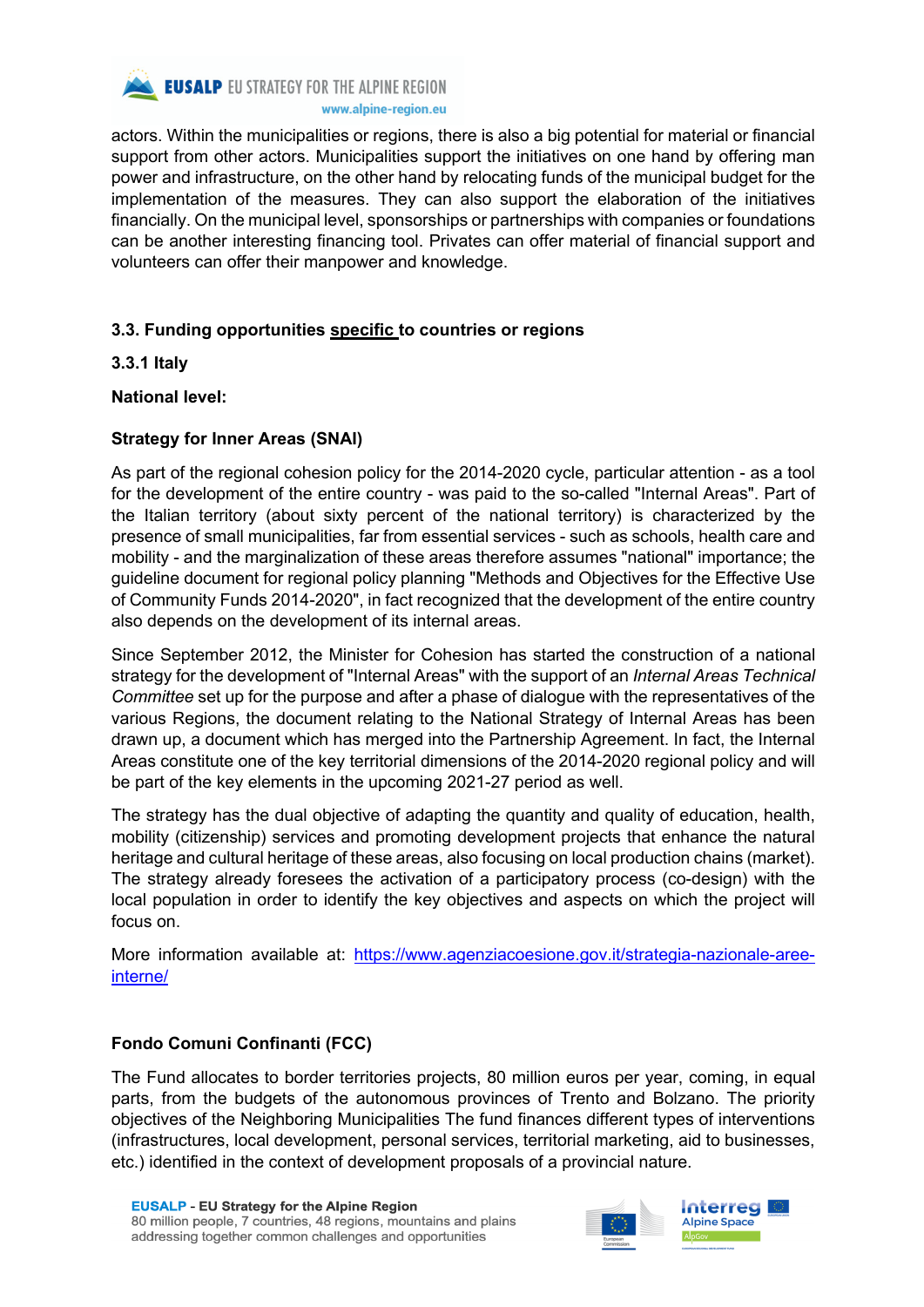

With the new management, not only projects proposed by neighboring and contiguous municipalities are financed, but also strategic projects (for example concerning the Stelvio or the Dolomites UNESCO World Heritage), wanted by Lombardy, Veneto, Bolzano and Trento, or other projects of bilateral interest of these Bodies.

Of the total 80 million per year, 24 are destined for projects presented by the Municipalities on a tender issued annually by the fund, 56 are agreed between the Regions and the Autonomous Provinces on strategic projects, having in any case the territories of the neighboring and contiguous municipalities as recipients.

Further information available here: http://www.fondocomuniconfinanti.it

#### **Regional level:**

## **Autonomous Province of Bolzano/ Bozen - South Tyrol**

The funding for implementing digital solutions for municipalities in South Tyrol works via the Rural Development Programme and the measurement regarding the support for broadband infrastructure, including its creation, improvement and extension (http://www.provinz.bz.it/de/dienstleistungen-a-z.asp?bnsv\_svid=1035304).

An important funding opportunity for smart villages consists in the provincial funding for innovations in peripheral areas, according to the decision no<sup>o</sup> 494 from the  $7<sup>th</sup>$  of July 2020, based on the provincial law no° 79/1973 for supporting the economy and productivity (http://lexbrowser.provinz.bz.it/doc/de/220319/beschluss\_vom\_7\_juli\_2020\_nr\_494.aspx?vie w=1). For example, it provides financial resources for the innovation centre "Basis Vinschgau" in the municipality of Schlanders/ Silandro.

Several funding for scientific projects in South Tyrol is not addressed to a certain research topic, which allows the potential funding of research projects related to smart villages. The Euregio science fund of Tyrol, South Tyrol-Alto Adige and Trentino is an interregional fund where project involving partners form all three regions are admitted to funding. (http://www.europaregion.info/en/euregio-science-fund.asp). The fund "Research Südtirol/Alto Adige 2019" and projects under provincial Law n.14 2006 can also be considered.

In the competition for the funding of start-up companies in the province, those projects get a priority which concern branches of the specialisation sectors. Among those are the energy and environment, Alpine technologies, and ICT and automation sectors. (http://www.provinz.bz.it/informatik-digitalisierung/digitalisierung/digitaleverwaltung/foerderung-des-ikt-sektors-und-von-start-ups.asp)

Concerning the available funding types and the actual strategy for digitalisation (Südtirol Digital 2020), an integrated approach for digital and smart solutions seems to be missing in South Tyrol. Therefore, it could be a potential to consider such an approach in the revised strategy for digital development of the province.

#### **Lombardy**

Several schemes exist at the regional level aimed at supporting and facilitating municipalities towards a transition to a low carbon economy and digitalization. In the 2014-2020 programming period the ERDF ROP promoted a smart, sustainable and inclusive growth model in line with



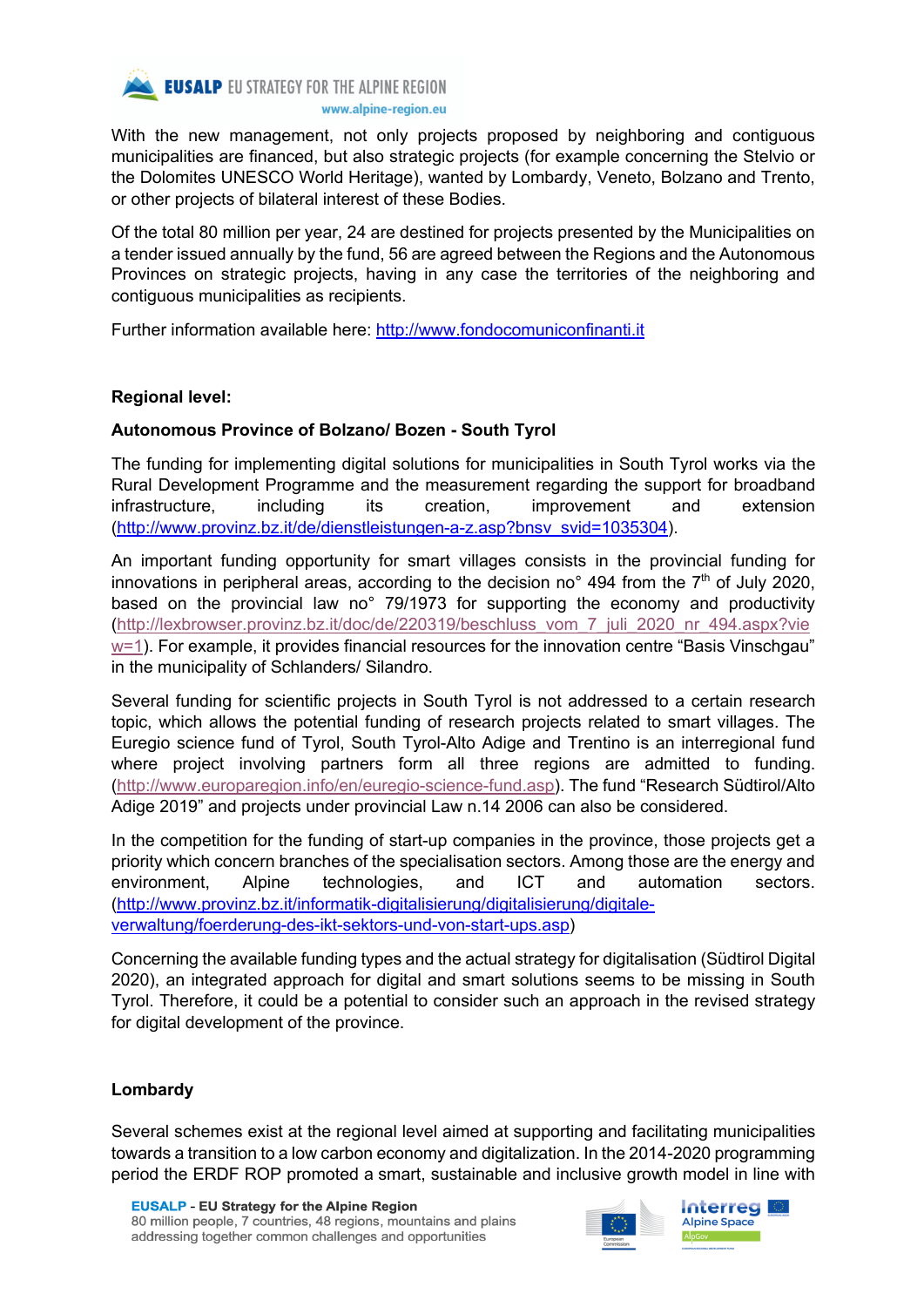

the objectives identified in the "Europe 2020" strategy and with the regional government's development policies promoting the productivity and competitiveness of its businesses and the entire economy of the Region, divided into seven priority axes.

Digitalization of the regional territory is a priority for the 2021-27 period with ERDF ROP (Regional Operational Programme) funds. In order to define specific priorities on which to operate, the Lombardy Region approved the "Piano Triennale di Trasformazione Digitale – PTTD" which defines ICT priority investments and the overall strategies which will be followed by funding opportunities. The overall plan is available at the following link and could be, a strategic asset for the implementation of Smart Villages initiatives.

Moreover, as a consequence of the COVID-19 crisis, the Regional Council approved the Regional Law 9 with which the Lombardy Region allocates 3,5 billion euros for economic recovery. The program is not limited to infrastructural interventions but includes investments in various sectors. Important investments are planned for the enhancement and development of mountain territories (100 million euros) which could be vital for municipalities to implement "smart" solutions, for the digitalization and e-learning of universities (30 mil. euros) and for the revitalization of historic villages (30 mil. euros).

An overview of the Regional funding schemes which are currently running is available at the following website: https://www.bandi.regione.lombardia.it/procedimenti/new/bandi/home

#### **3.3.2 Austria**

Apart from the LEADER program: Funding program for Digital Innovation Hubs; Funding program on Research, Technology and Innovation in Digitalization. An overview on financial support mechanisms to broadband access and the use of innovative technologies is available at https://www.ffg.at/content/breitband-austria-2020-0.

For Tirol, an overview of funding opportunities around digitalization is available on digital.tirol. Basically, there are funding opportunities for 1) consultation, 2) research and innovation, and 3) digitalization; Funding program for Flagship Projects in the field of Digitalization; National funding for the regional development in Tyrol; Program for the *improvement of infrastructure* in rural areas, Special funding program for the Pitztal, Special funding program for the Natura 2000 Region Isel

#### **3.3.3 Switzerland**

#### **National/Regional Level**

Regional Development Policy: The Cantons or Regions have their own programs to implement the Regional Development Policy of Switzerland. Their programs have different focal points. Depending on the character of a smart village initiative and the focal points of the Regional Strategy, this can be one of the most powerful tools. However, it always needs Co-Financing



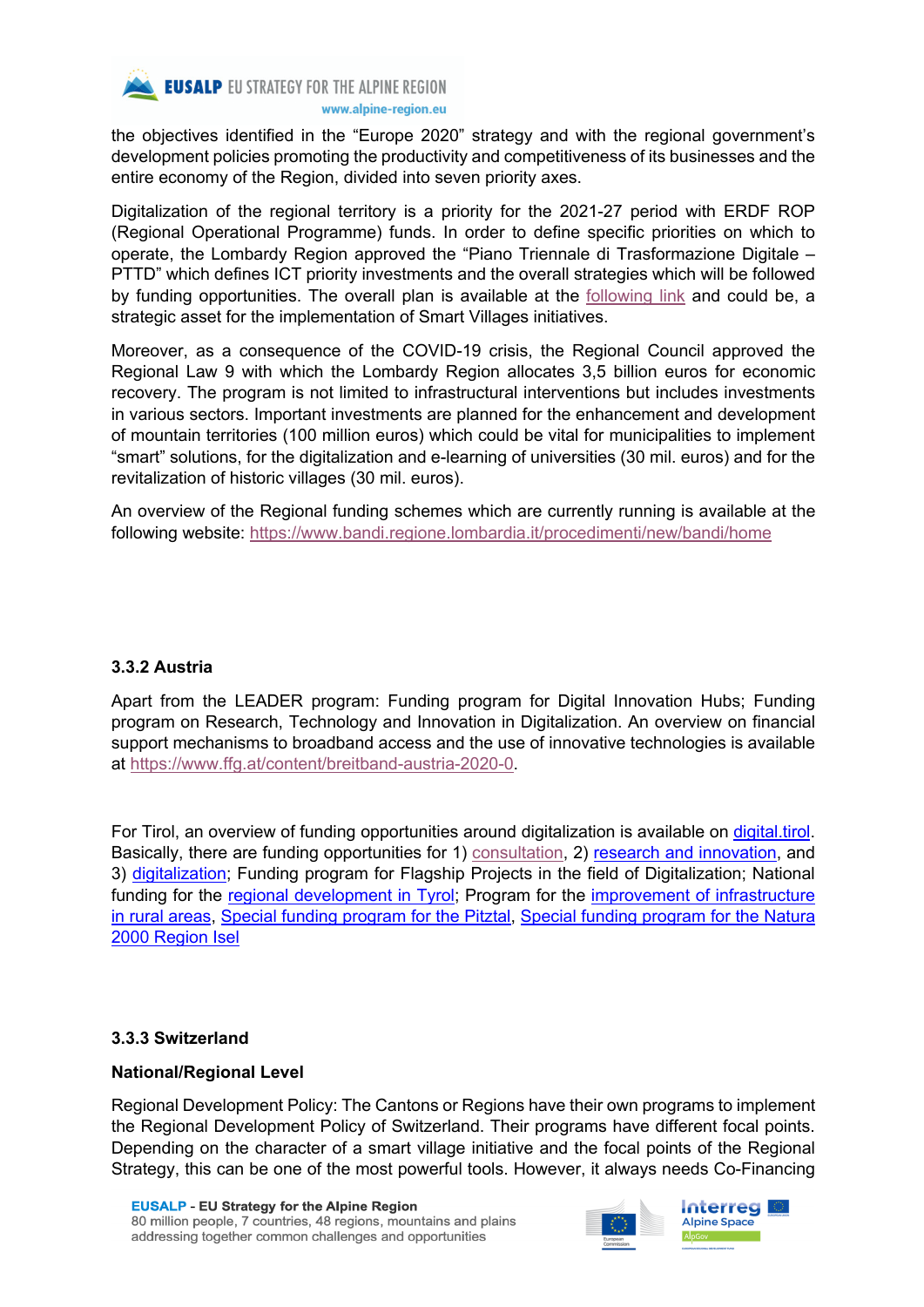

from different actors. An overview of all funding possibilities here for projects in regional development can be found here: https://regiosuisse.ch/finanzhilfen-fuer-dieregionalentwicklung (de / f / it).

For the period 2021 – 22, the State Secretariat for Economic Affairs SECO and the Swiss center for mountain regions SAB have launched a special initiative dedicated to encourage the Smart villages / Smart regions approach in Switzerland. Through this initiative, SECO is financing the participatory process in mountain municipalities to become a Smart village or Smart region. Funding stems from the Regional Development Policy cited above. SAB, who is also Co-Leader of AG5 of EUSALP, is promoting and coordinating this initiative and offers a first counselling service. This initiative is fully based on the experiences of the Alpine Space program Smart villages. The use of the Digital Exchange Platform, which was developed in this ASP-project, is mandatory. This initiative by SECO and SAB constitutes a concrete contribution to EUSALP. It could hence also serve as model for other countries / regions. Further information: http://www.sab.ch/dienstleistungen/regionalentwicklung/smartvillages.html (de / f / it).

For smart solutions in the energy sector, there is a number of financing tools: The Federal Office of Energy can support municipalities to implement smart projects that make their energy use or supply more sustainable (Projektförderung EnergieSchweiz, category 1). Pilot or demonstrations projects that explore new technologies, solutions and approaches can be supported by the "Pilot- und Demonstrationsprogramm". ProKilowatt can support the investments in smart technology which increases energy efficiency. Municipalities or even institutions can also apply for the "Smart City Innovation Challenge". This award can help to finance innovative projects in the field of sustainable use/supply of energy. There is also a program for "energy-regions" that supports (smart) sustainable energy solutions on an intercommunal level, as well as special programs for photovoltaic solutions or sustainable mobility solutions on communal or intercommunal level.

"Stiftung Klimaschutz und Co2-Compensation Schweiz (Klik)" supports initiatives that reduce the climate impact.

The foundations "Schweizer Berghilfe" and "Patenschaft Berggemeinden" might also help to finance a project if it fulfills their criteria.

#### **3.3.4 France**

#### **National level**

National fundings : FNADT coordinated with regions funds, DRAC on cultural issues. National Labels such as « Territoires à énergie positive pour la croissance verte (TEPCV) », Action territories for a digital inclusion (TANI), … National range project financing tools such as «Aide au développement des ateliers de fabrication numérique » for the fablabs, or « Fabriques de territoires » for all third places networks, and private foundation (foundation from AFNIC which handles .fr domain names) with annual call for projects about digital solidarities. In the frame of the post covid19 action plan, there is a huge part about digital inclusion and digital empowerment, with 5.000 recruitments foreseen and different financial mechanisms.

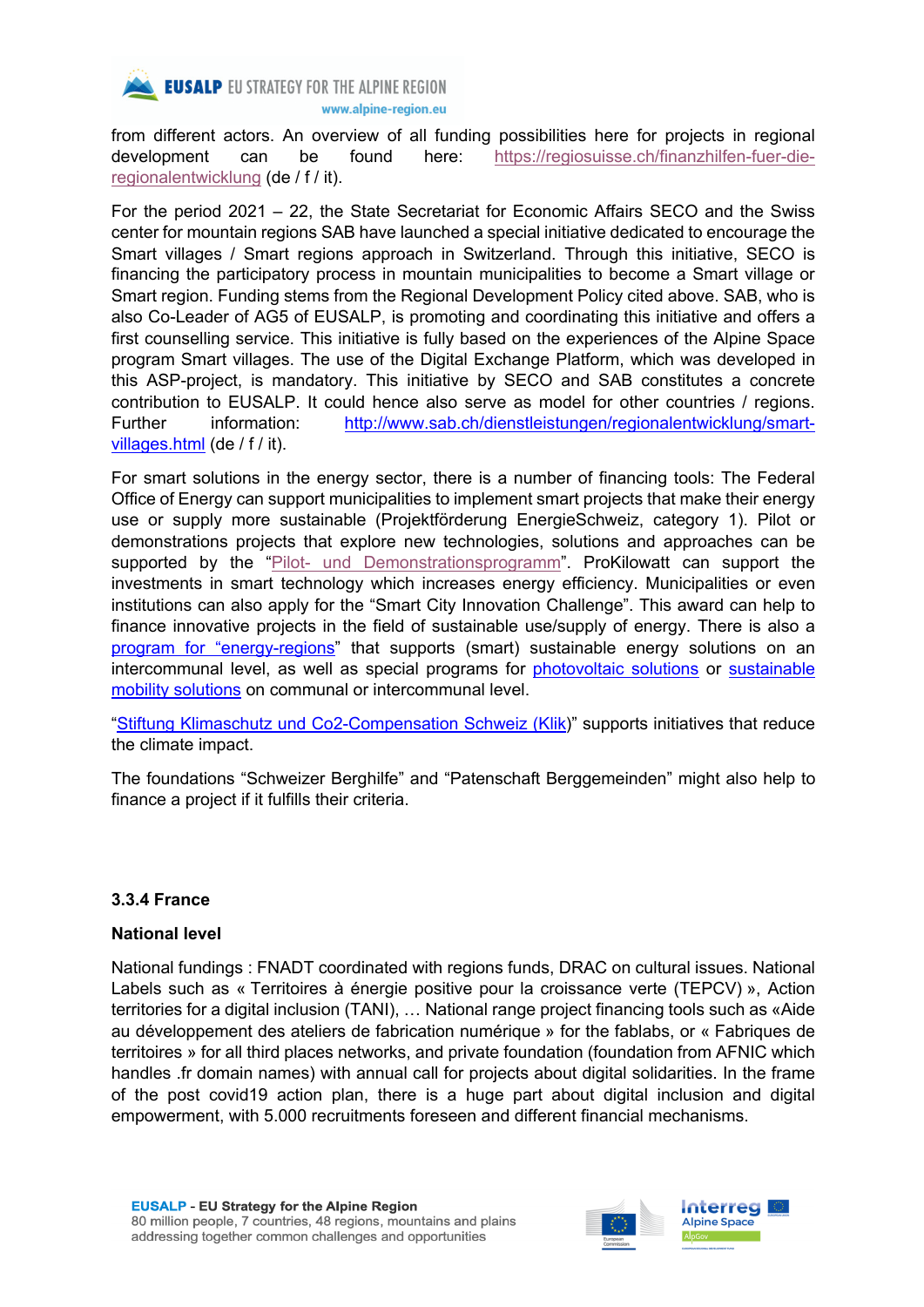

#### **Regional Level**

Regions choose their own way to support innovation and digital issues in their territories, anyway it often relies on two types of funding : CPER which is a State / Region Plan Contract mixing state and regional funding, and european FEADER funds (in France regions are the managing authorities for FEADER funds). Different mechanisms and institutions exist in regions: such as Centre de ressources d'animation numérique territoriale («Crant» in Normandy), «Écoles Régionales du Numérique» en Occitanie…, « Coopérative des tiers lieux in Nouvelle Aquitaine »,... Regions are also in charge of professional education centers and economic development so they can approach those questions with that perspective.

In region PACA the specific label and call for projects « Sud Labs » is helping innovative projects in the field of digital support, new types of places,..

11 Hubs for digital inclusion (more or less at a regional level) have been created in 2019, trying to improve networks of digital skills support organizations, « Hinaura » in Auvergne Rhone Alpes, and « Hub du Sud » in PACA.

Departments : with two main mechanisms : social care (departments are in charge of that topic) that implies to get worried about digital inclusion, and support for equality for all territories, so departements can act as an engineering or digital support for infra territories, mainly intermunicipalities. They are also in charge for deploying broadband access for rural areas.

#### **Dedicated Regional funding mechanisms for Smart Villages deployment and support:**

**Call for projects "Parcours Sud Smart Territoires" - Provence Alpes Cote d'Azur Region** The Provence Alpes Cote d'Azur Region is launching in 2021 the second edition of a call for proposals for the "Parcours Sud Smart Territoires". This regional funding aims at accelerating emergence and implementation of projects using digital technology to address territorial issues, while facilitating exchanges between professionals. This support contributes to increase the resilience of territories and to the recovery of the activity in the context of the crisis of Covid 19. In this funding framework, it is considered that a Smart Region is based on "smart territories", meaning territories that are able to take advantage of digital solutions to deliver innovative services to their users that meet the challenges of economic and sustainable development. There are many fields of application, including risk management, waste management, environment, city centers revitalization, governance or citizen relation management. More precisely, the objectives include facilitating the emergence of structuring projects, Accelerating the implementation of projects of "smart territories" exemplary in terms of energy and environmental transition, and finally promoting exemplary projects, by awarding the project developers the label Sud Smart Territoires.

More infos : https://www.maregionsud.fr/aides-et-appels-a-projets/detail/parcours-sud-smartterritoires

**Call for projects "Smart and sustainable territories" - Bourgogne Franche Comte Region** Among the elements of its very new Public Policy of Digital Uses, the Region has launched an initiative in favor of "smart territories". The objective is to support local authorities in their digital transformation and thus to develop digital projects encompassing several fields of action specific to the territories (e-administration, e-health, e-culture, e-education...). The Region takes into account the specific problems faced by municipalities or their groupings, especially in rural areas. Also, the Region has launched an intervention regulation specifically intended for the development and construction of digital hubs or living labs, places that house

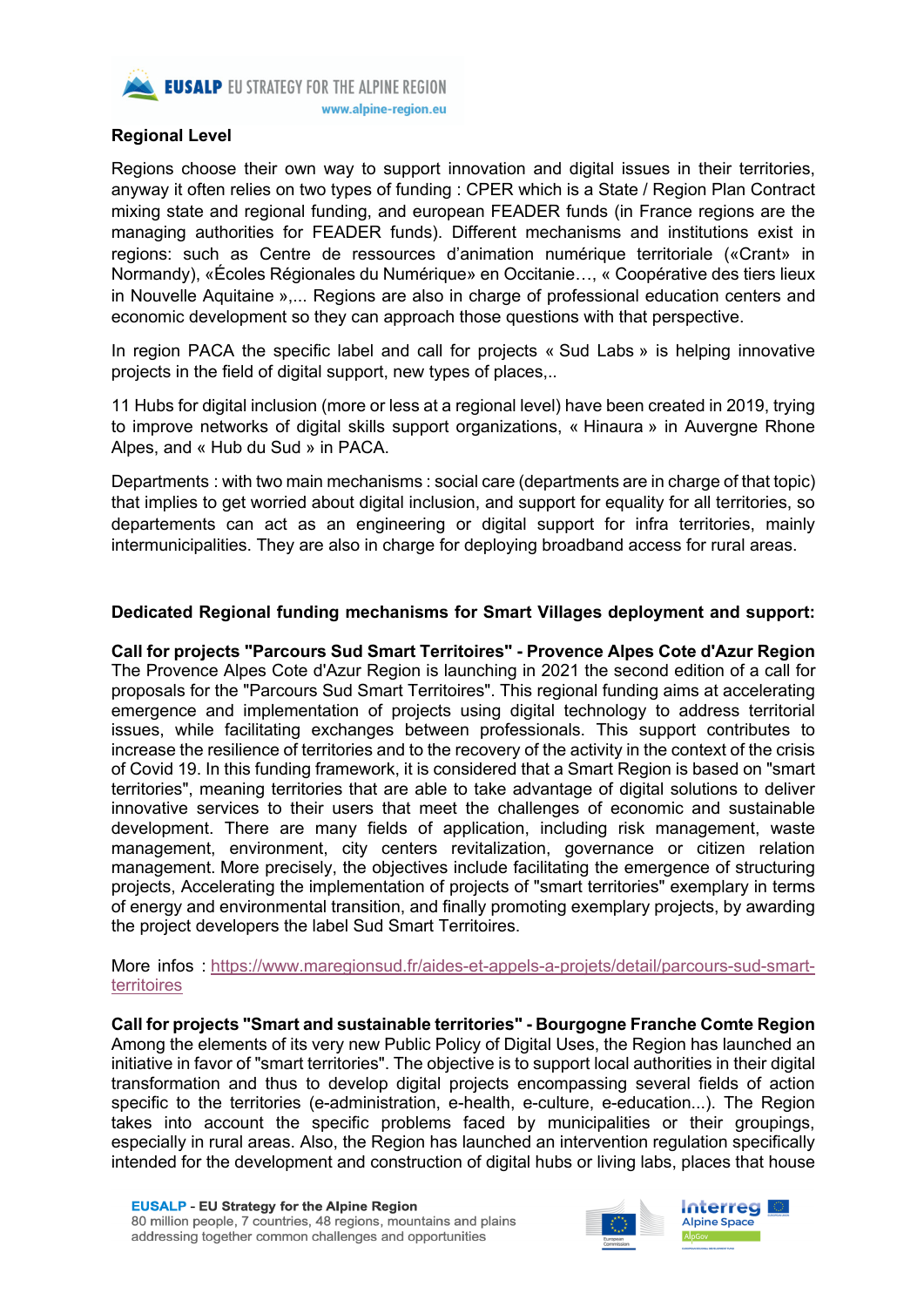

communities of actors committed to innovation. In the context of this call for projects, the "smart territory" is above all a territory that seeks to combine its development, the well-being of the citizen, the preservation of natural resources with the help of digital technology.

More infos : https://www.bourgognefranchecomte.fr/node/2658

## **3.3.5 Germany**

Germany has launched several initiatives to support Smart cities and Smart villages. Some of them are listed below.

**Modellprojekte Smart Cities:** The Federal Ministry of the Interior, Building and Community (Bundesministerium des Innern, für Bau und Heimat) has launched in 2019 and 2020 a support for model projects in urban and rural municipalities. The aim is, to support municipalities in elaborating crosssectoral digital strategies for future living. https://www.smart-city-dialog.de/

**Modellvorhaben Heimat 2.0:** The Federal Ministry of the Interior, Building and Community (Bundesministerium des Innern, für Bau und Heimat) is supporting until the year 2023 8 model projects in developing and disseminating innovative digital solutions to improve services of general interest. www.bule-heimat20.de

**Modellvorhaben Smarte.Land.Regionen:** The Federal Ministry of Food and Agriculture (Bundesministerium für Ernährung und Landwirtschaft) is supporting since 2020 model projects in different counties (Landkreise) in developing and putting into practice digital solutions in rural areas. https://www.bmel.de/DE/themen/laendlicheregionen/digitales/smarte-landregionen/mud- smarte-landregionen.html

**Land.Digital:** Through this measure, the Federal Ministry of Food and Agriculture (Bundesministerium für Ernährung und Landwirtschaft) is supporting 61 projects in the timeframe 2017 – 22 to master the digital transformation. More information on: https://www.bmel.de/DE/themen/laendliche-regionen/digitales/digitales\_node.html

In **Bavaria**, the Bundesland is encouraging Smart villages through the network Digitales Dorf Bayern. More information on https://digitales-dorf.bayern.

**Baden-Württemberg** has launched several initiatives to support the digital transformation of municipalities and digitalization in general. Further information can be found here: https://www.digital-bw.de/foerderung.